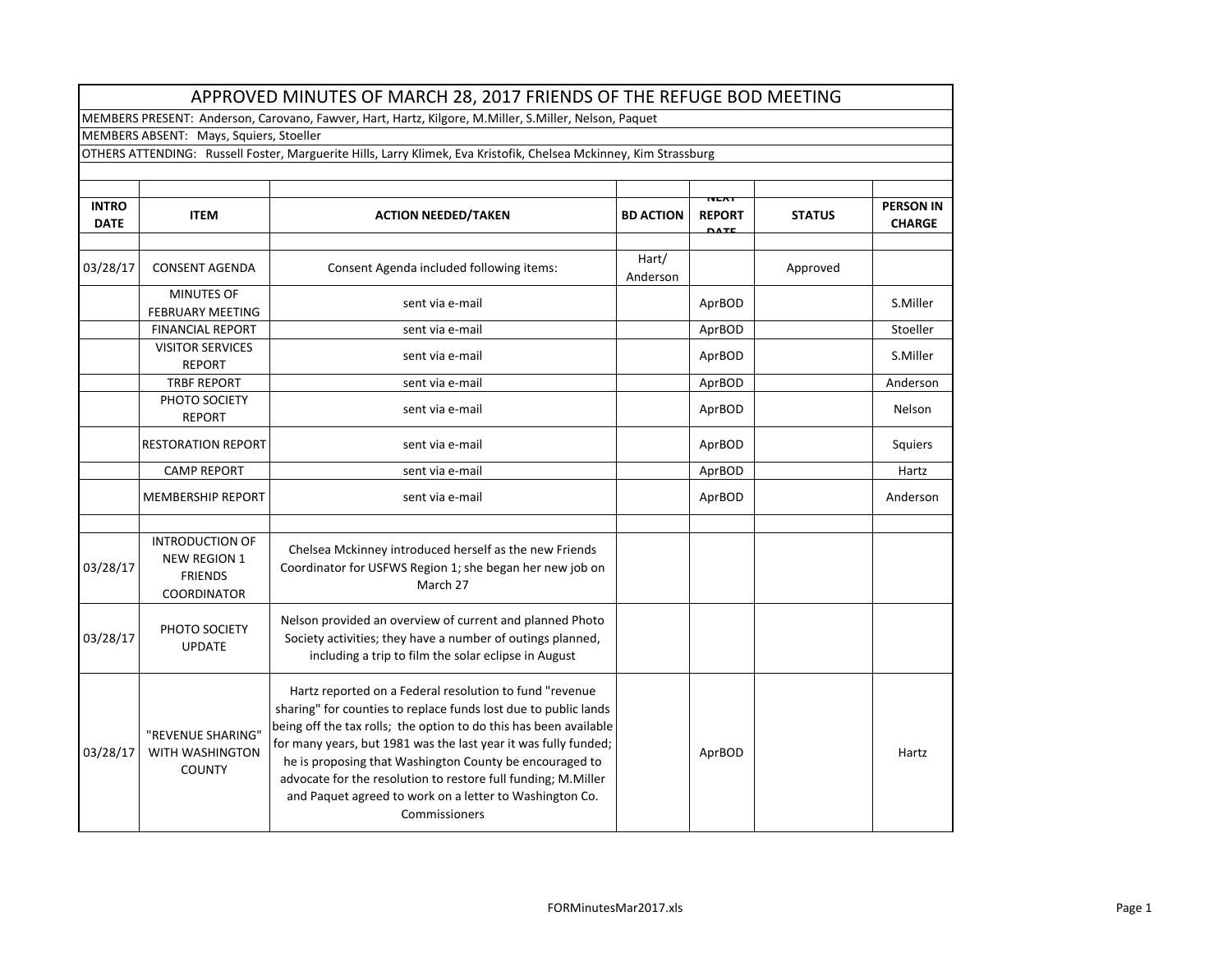| <b>ALTERNATIVE</b><br>03/28/17<br>OUTDOOR SCHOOL                           | Anderson reported that she attended a "meet the funders"<br>event at Intertwine, and spoke with both Oregon Community<br>Foundation and Gray Family Fund; both expressed interest in<br>providing funding for Alternative Outdoor School in the near<br>future                                                            | AprBOD | Anderson |
|----------------------------------------------------------------------------|---------------------------------------------------------------------------------------------------------------------------------------------------------------------------------------------------------------------------------------------------------------------------------------------------------------------------|--------|----------|
| <b>TUALATIN ROTARY</b><br><b>CLUB</b>                                      | Hartz announced that he and Russell Foster attended the<br>Tualatin Rotary meeting and presented information about the<br>Refuge; after their presentation, the president asked if there<br>was any way for Rotary to help the Refuge; a "wish list" has<br>been provided to be shared at their next meeting              | AprBOD | Hartz    |
| <b>REQUEST FOR LETTER</b><br>OF SUPPORT                                    | Hartz received an email from Stafford Hamlet in Clackamas<br>County, asking for the Friends to support them in opposing<br>development along the Tualatin River; following discussion,<br>there was consensus that this was not an issue the Board<br>wished to weigh in on; Hartz will respond with that<br>information  | AprBOD | Hartz    |
| <b>FUNDING FOR NCTC</b><br><b>TRAINING FOR SARAH</b><br><b>WILLIAMS</b>    | Hartz requested Board approval to fund training at NCTC in<br>September for Sarah Williams; Chelsea Mckinney indicated<br>that NCTC is now offering scholarships for non-FWS<br>employees to attend training there; a scholarship application<br>will be submitted for tuition, room/board and possibly<br>transportation | AprBOD | Hartz    |
| <b>GIFTS FOR JUNIOR</b><br>03/28/17<br><b>DUCK STAMP</b><br><b>WINNERS</b> | Virginia Parks has asked for funding or donations of small gifts<br>for winners of the Junior Duck Stamp judging; Paquet<br>volunteered to contact Columbia Sportswear to see if they<br>would donate items                                                                                                               |        |          |
| OPEN POSITIONS ON<br>03/28/17<br>THE BOARD                                 | Hartz announced that there is interest in adding someone<br>from the Wapato Lake Refuge area to the Board; an individual<br>in that area has expressed interest                                                                                                                                                           | AprBOD | Hartz    |
| <b>FRIENDS COMMITTEE</b><br><b>CHARTERS</b>                                | Anderson distributed the charter for the Membership<br>Committee, to be added to the Board handbooks; she is still<br>missing charters for a few committees                                                                                                                                                               | AprBOD | Anderson |
|                                                                            |                                                                                                                                                                                                                                                                                                                           |        |          |